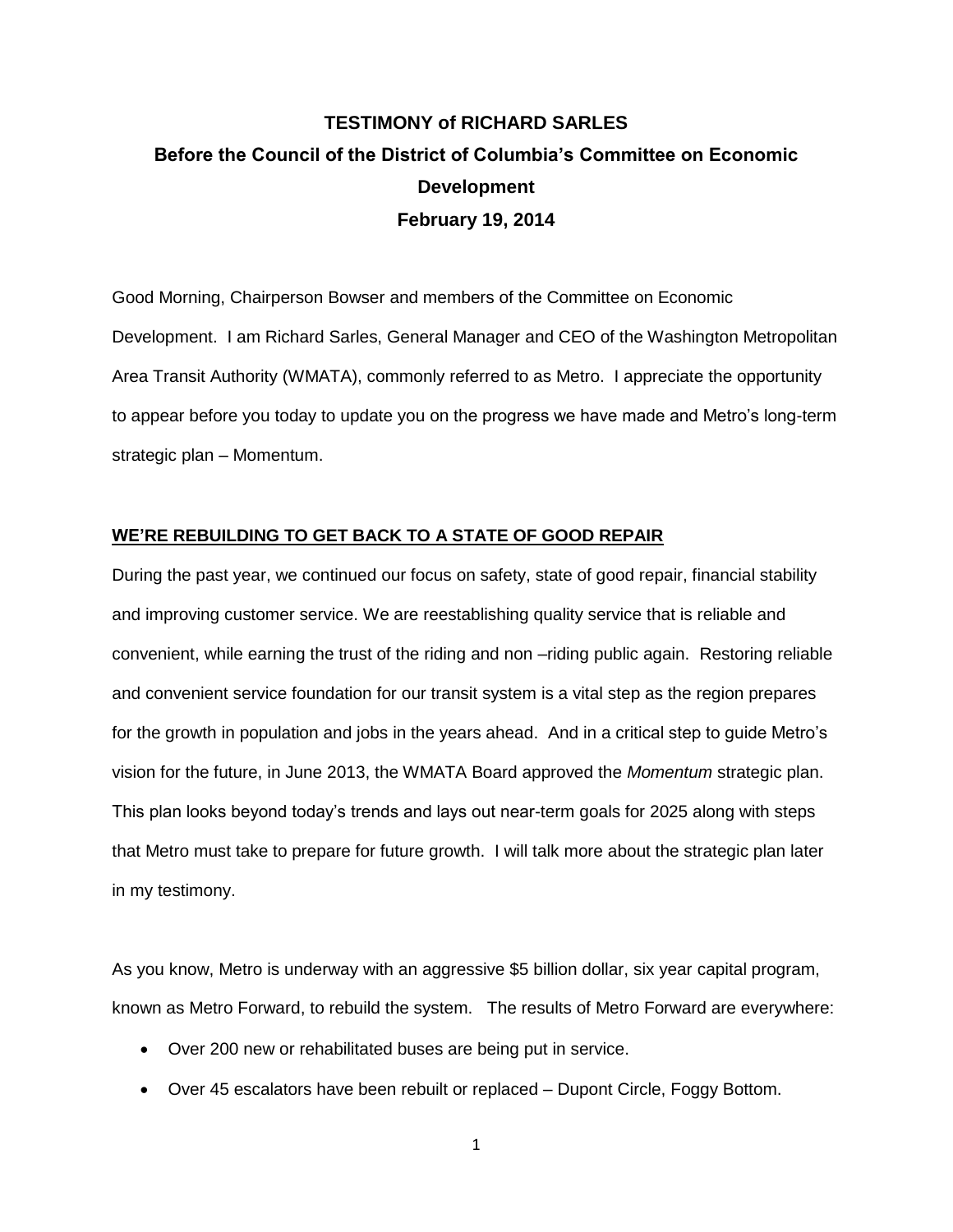- Many stations have been rehabilitated or improved Takoma, Judiciary Square, Union **Station**
- Nearly 500 new MetroAccess vehicles have been put in service.
- The first of the new 7000 series rail cars have been received and are currently being tested.

Let me also provide you some examples of our progress here in the District.

- Station lighting has been improved at Judiciary Square (entire station), and the mezzanines at Gallery Place/Metro Center
- Station repairs have been completed at Judiciary Square and Union Station
- Platforms have been rehabilitated at Minnesota Avenue and Deanwood stations
- Escalators at Dupont Circle, Foggy Bottom and Van Ness/UDC have been replaced
- We've launched new PCN Limited stop Metro Extra Service on A9 (Martin Luther King Jr. Ave), and began weekend service on 79 (Georgia Avenue
- Metrobus service has been enhanced on the  $S2,4, 9$  (16<sup>th</sup> Street lines)
- Extra a.m. and p.m. service has been added on the 30's line
- And service has been increased on Route 74 midday and frequencies added in the evening

In the coming months, customers will begin to see:

- An expansion of service, including more bus priority lines, and of course, the introduction of Silver Line service into Northern Virginia
- More escalator and elevator replacements across all five lines.
- Full station rehabilitations and improved lighting at all of our underground stations
- A pilot of a new electronic payment program to replace the existing fare collection systems for Metrorail, Metro-operated parking facilities, Metrobus and MetroAccess services.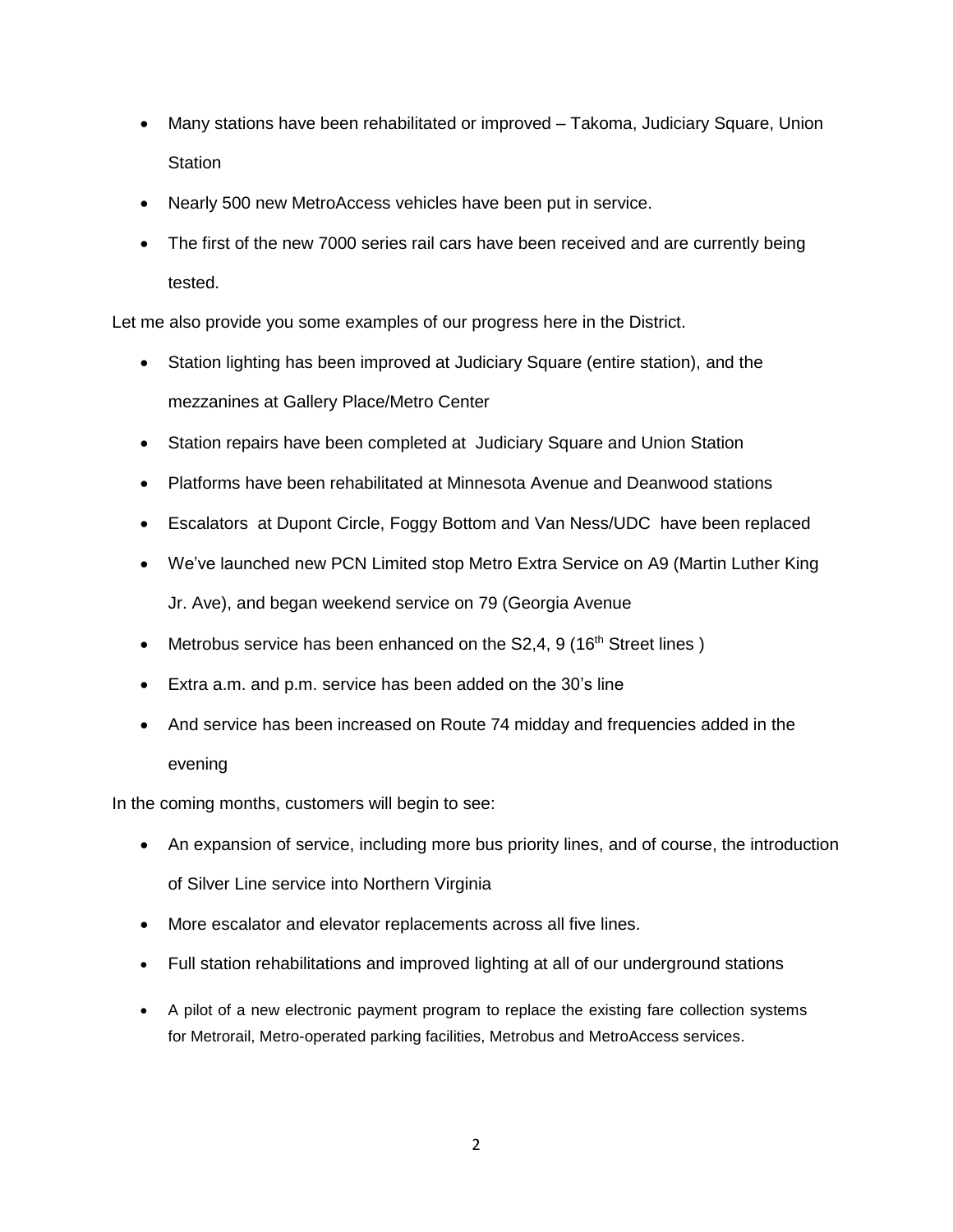#### **SAFETY**

I want to assure you and our customers that safety continues to be our highest priority. We are making steady progress towards a safer system for riders and employees. Over the last four years, Metro has improved safety through its massive rebuilding program focused on dozens of safety projects.

As a result of Metro's new safety culture and greater shared responsibility for vigilance, Metro has now closed 21 of 29 National Transportation Safety Board (NTSB) recommendations. Of the remaining eight recommendations, three have been submitted to the National Transportation Safety Board (NTSB) for closure. The remaining five recommendations involve longer-duration projects - such as replacement of Metro's entire 1000-series fleet with the new 7000-series.

In 2013 Crime rates showed areas of improvement, but we remain vigilant in combating other areas that still need to be addressed. Through an increase in patrols of parking structures, supplemented by efforts of our jurisdictional partners, the parking crime rate decreased in 2013, and fell below the level in 2012 for 10 months out of the year.

The crime rate on bus and rail increased in 2013, driven by a spike in thefts of bikes and smartphones over the late spring and summer months. In response, our MTPD focused several efforts to counter this trend, including crime suppression and prevention teams in stations and aboard trains, as well as a concerted multimedia public information and awareness campaign targeting thefts of bikes and portable electronic devices.

The bus crime rate increased in 2013, due to the same uptick in thefts of portable electronic devices that was seen on the rail system. An effort to increase the flexibility and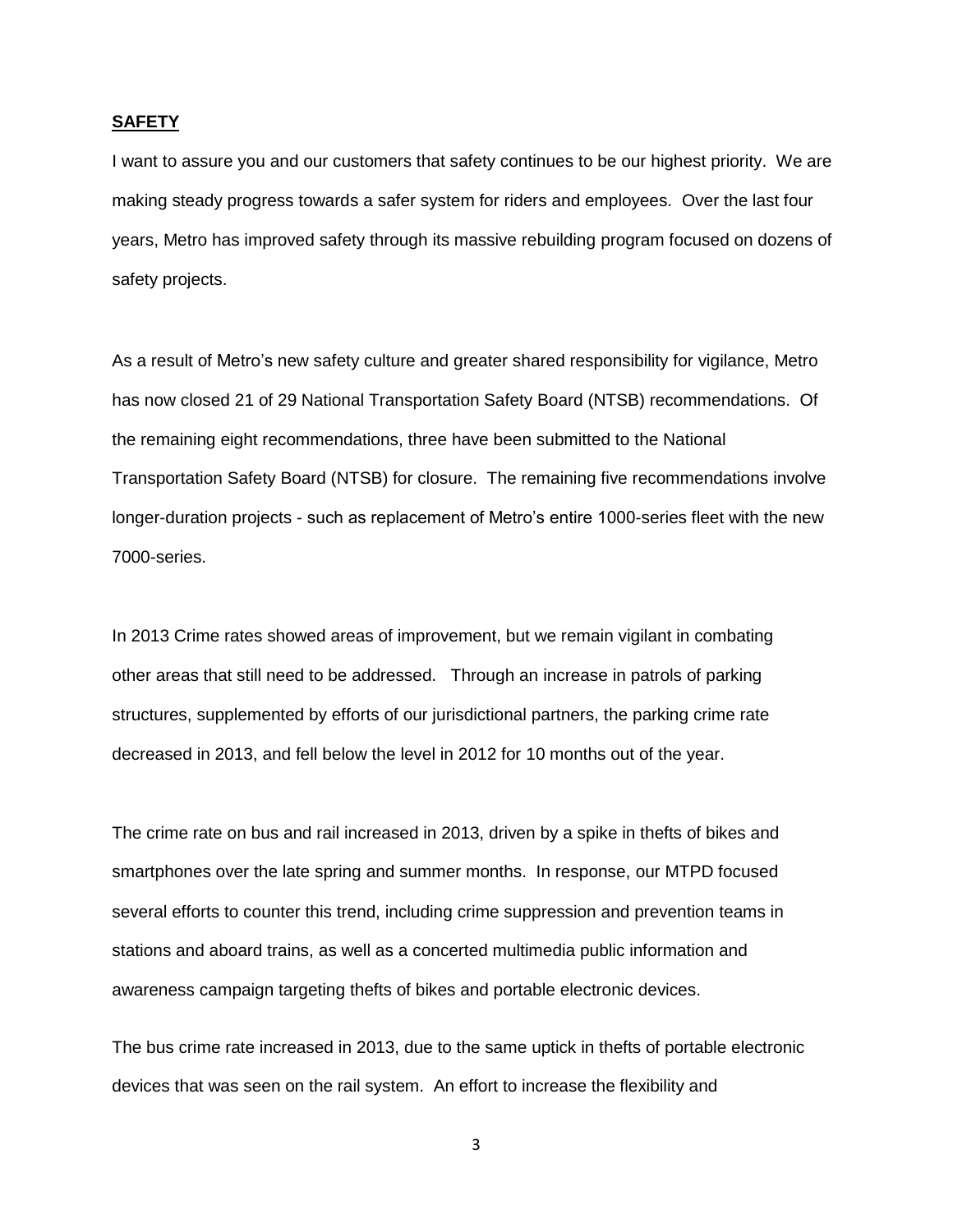responsiveness of officers, and better serve the needs of customers on the Metrobus system, was a key driver behind a reorganization of the MTPD in 2013. This has allowed MTPD to allocate resources – including the use of on-board officers, as well as officers "trailing" buses – where they are most needed. I want to thank you again for your leadership in support of our efforts to improve the safety of our bus operators.

#### **ON-TIME PERFORMANCE**

Bus on-time performance improved each consecutive year since 2010 through 2012 by approximately one percentage point each year. Incremental improvement continued through the second quarter of CY2013. The improvement was attributed to a fleet technology upgrade that allowed for better tracking of bus locations which provide more accurate arrival times. Rail on-time performance for 2013 was 92%, a full percentage point better than the prior year's performance. Many concurrent efforts underpin this sustained improvement, including enhanced Train Operator training program. All the actions together have resulted in better, more reliable train operations, as well as swifter, more focused responses to service disruptions, allowing quicker restoration of normal service. Improvements to track and signal work in 2013, particularly the elimination of regularly scheduled mid-day track work, and the curtailing of evening track work, has allowed maintenance crews to perform critical system maintenance while maximizing quality service delivery.

Escalator availability for 2013 was 92.2%, more than 3% better than the prior year's performance. In comparison to 2012, availability was better for every month in 2013. Metro will continue its escalator modernization program throughout 2014, as part of its program to fully replace more than 120 escalators by 2020.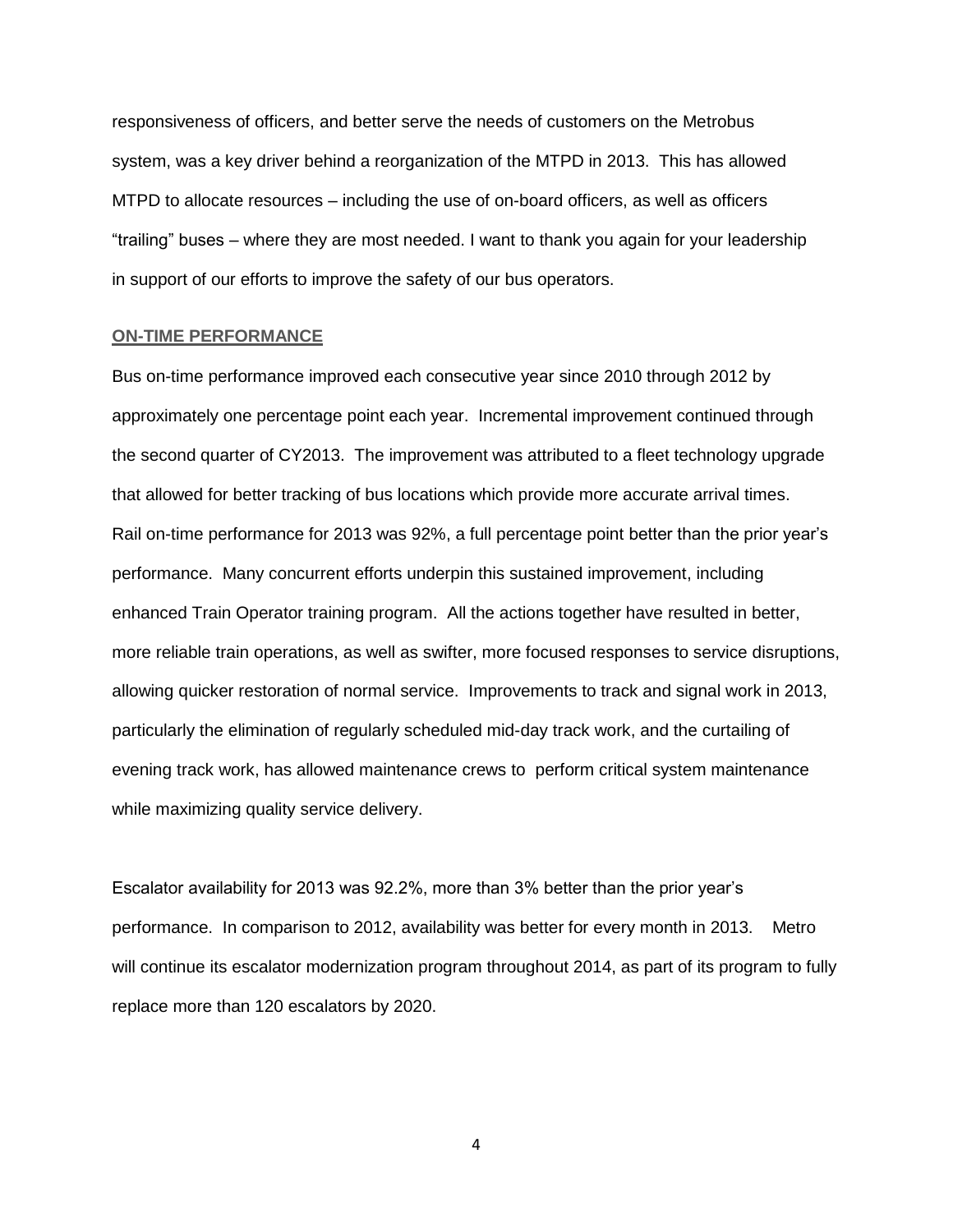### **CUSTOMER SERVICE**

Approximately two years ago, Metro launched an Authority-wide Customer Service Action Plan designed to improve the day-to-day customer experience. More than 100 actions were implemented throughout Metro to improve customer service, ranging from changing communications practices to replacing and rehabilitating escalator, training station managers and improving bus schedules.

Research was conducted with customers and employees to define good customer service and with the research in hand and a better understanding of customer priorities; the Customer Service Action Plan was developed.

Let me share with you some examples of the customer service improvements that have been completed as part of the Customer Service Action Plan:

- Station managers now remain outside of the kiosk during rush hours
- SmarTrip® card dispensers are now available on every mezzanine and we've seen SmarTrip card accounts grow by 60% or 720,000 more riders than last year
- Nearly 75% of bus operators have completed "We Care" training
- Closed Circuit Televisions (CCTV) have been installed on all buses
- New bus stops signs have been installed and we've introduced new bus maps
- MetroAccess successfully implemented its new business model that includes higher performance standards and efficiency improvements.
- Metro Transit Police introduce a way to send them text messages and additional MTPD officers were hired to enhance bus security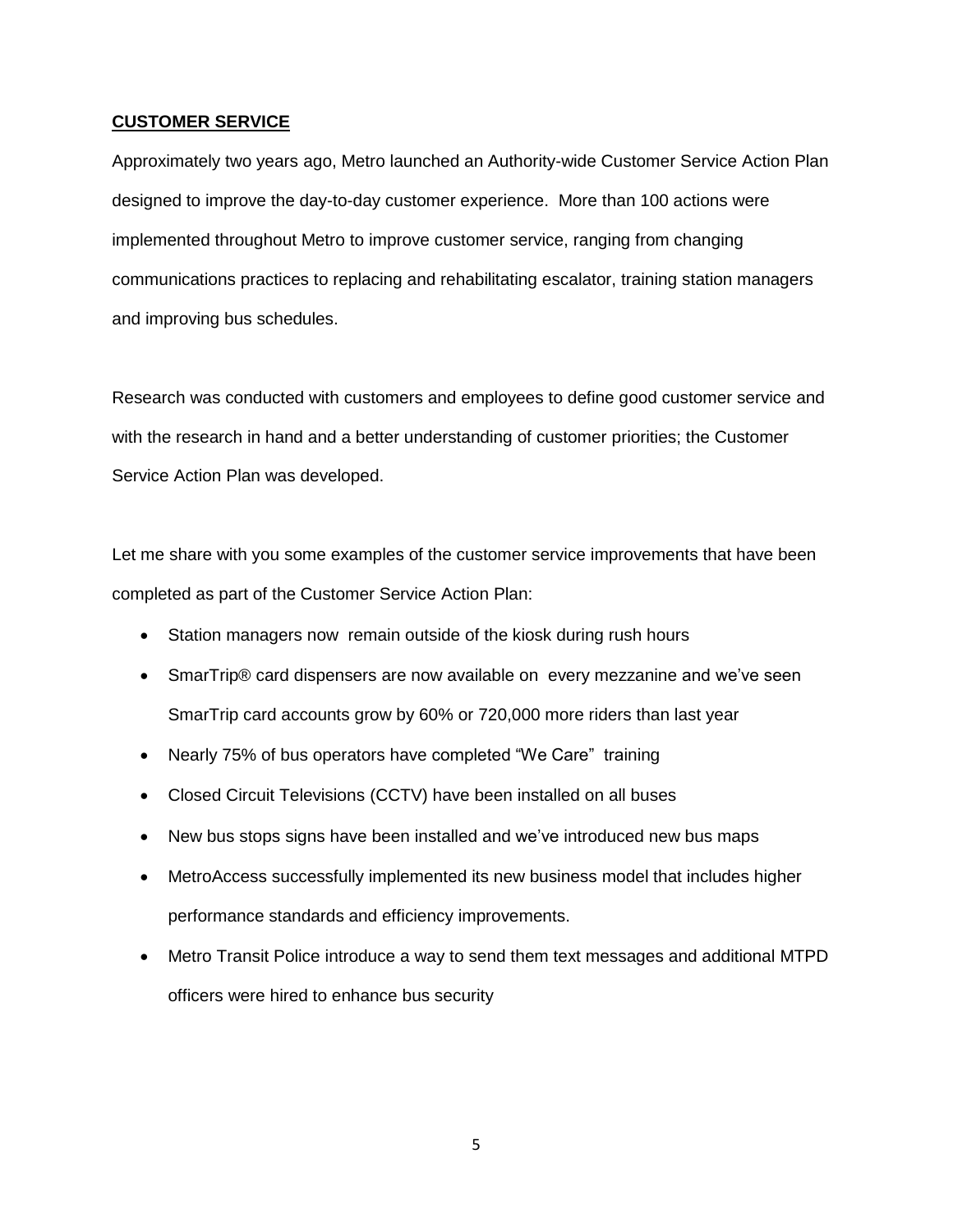Metro has made significant process improvements and clearly defined roles and responsibilities related to incident management and incident communications; including rapidly deploying managers and police to incidents that arise, and providing station managers with information technology tools that allow them to more quickly get information that they are then able to relay to riders. Some of the other improvements we have made include:

- A joint supervisory training program was developed for incident response employees, including Rail Transportation, Transit Police and Emergency Management staff.
- Kiosk screens, which have been installed at every station entrance to respond to rider feedback requesting advance notification of incidents prior to paying their fares.
- Expansion of MetroAlerts to include more than 75,000 customers.
- Extended Customer Service Call Center hours now open until 7 pm on weekdays

In December, the Board of Directors adopted a Customer Value Summary Statement and Metro's Commitment to Customers to lay the groundwork for the Authority-wide customer care initiative.

#### **OPERATING BUDGET**

Metro delivered the FY2013 operating budget with a net positive year-end position of \$30.2 million. Total operating expenses were \$1,525.6 million, \$50.5 million less than budget. Total operating revenues were \$853.6 million, \$20.3 million or 2.3 percent below budget. Of that total, approximately \$6 million was due to rail and bus ridership losses from Hurricane Sandy and the unexpected Christmas Eve federal holiday granted by the President. Beyond those one-time events, reduced fare revenue on Metrorail, as a result of lower than projected ridership and the changes to the Federal Transit Benefit, were the primary drivers of the overall negative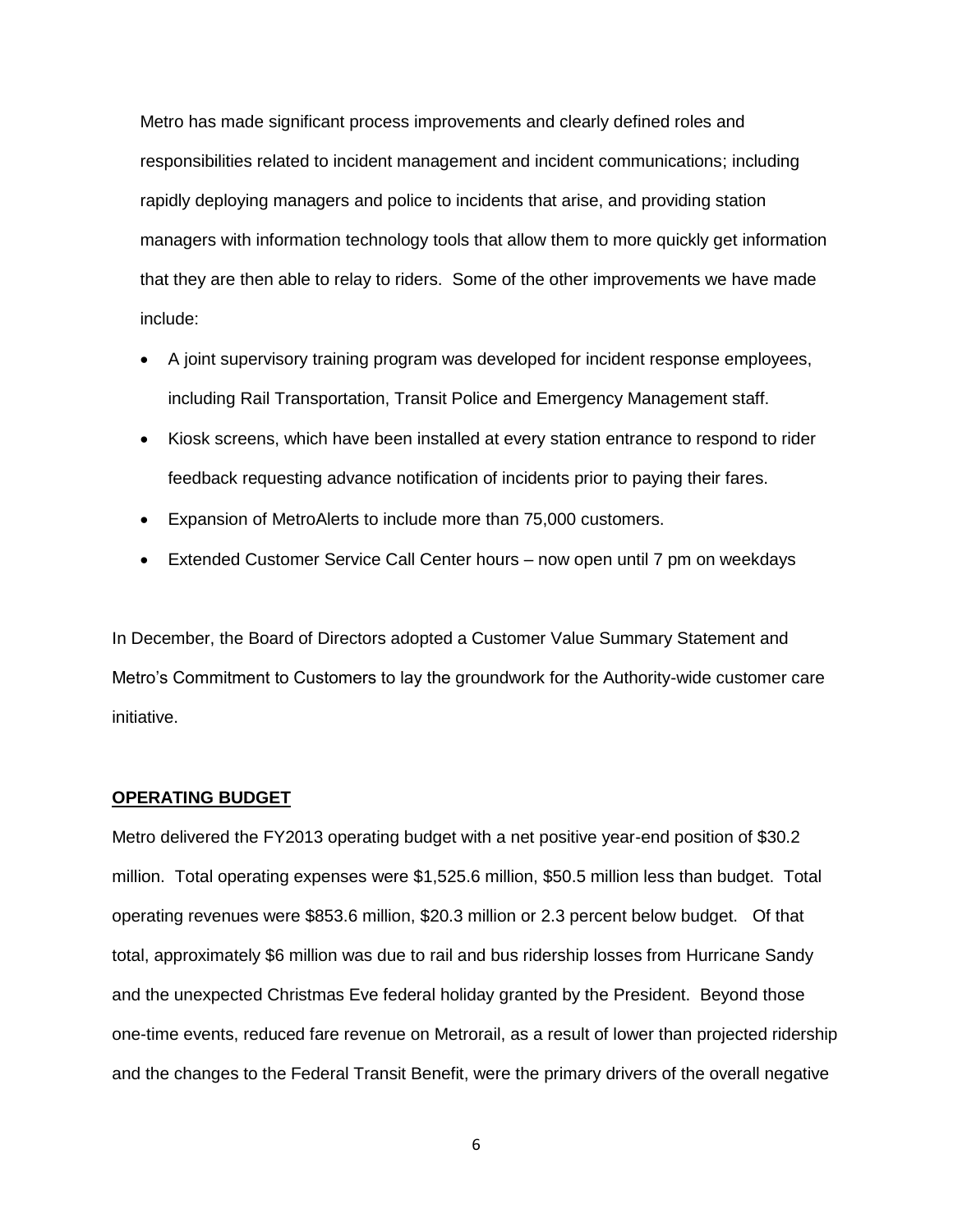revenue variance. For FY2013, Metrorail fare revenue was \$20.6 million below budget, while Metrobus fare revenue was \$0.3 million above budget, and MetroAccess fare revenue was \$0.6 million above budget. Parking revenue was below budget by \$3.0 million or 6.1 percent due to lower than projected utilization.

Total Metro ridership for FY2013 was below budget by 7.2 million (2.0 percent) and below FY2012 totals by 9.5 million (2.7 percent). Nearly all of the FY2013 underrun was attributable to lower ridership on Metrorail. Metrobus ridership finished the year with ridership above budget and only slightly below the previous year (and would have been slightly above if not for Hurricane Sandy).

#### **PLANNING FOR THE FUTURE**

We know that rebuilding alone will not prepare us for the future of Metro**.** Over the next three decades the region is expected to add half a million people and almost 100,000 new jobs. We know that all of these jobs and households  $-$  if they come  $-$  will push the system beyond its capacity, and right now we simply do not have the system that all of this growth will require. Based on regional models, Metrorail ridership will grow from just under 800,000 trips per day in 2012 to almost 900,000 per day this decade. Based on similar models, Metrobus will see ridership grow from approximately 450,000 trips per day in 2012 to almost 500,000 trips per day this decade.

In short, the region's vision for future growth and economic vitality are at risk. If we don't make a secure recommitment to the region's mass transit network, the unprecedented growth the District has seen may falter and we will be at a competitive disadvantage.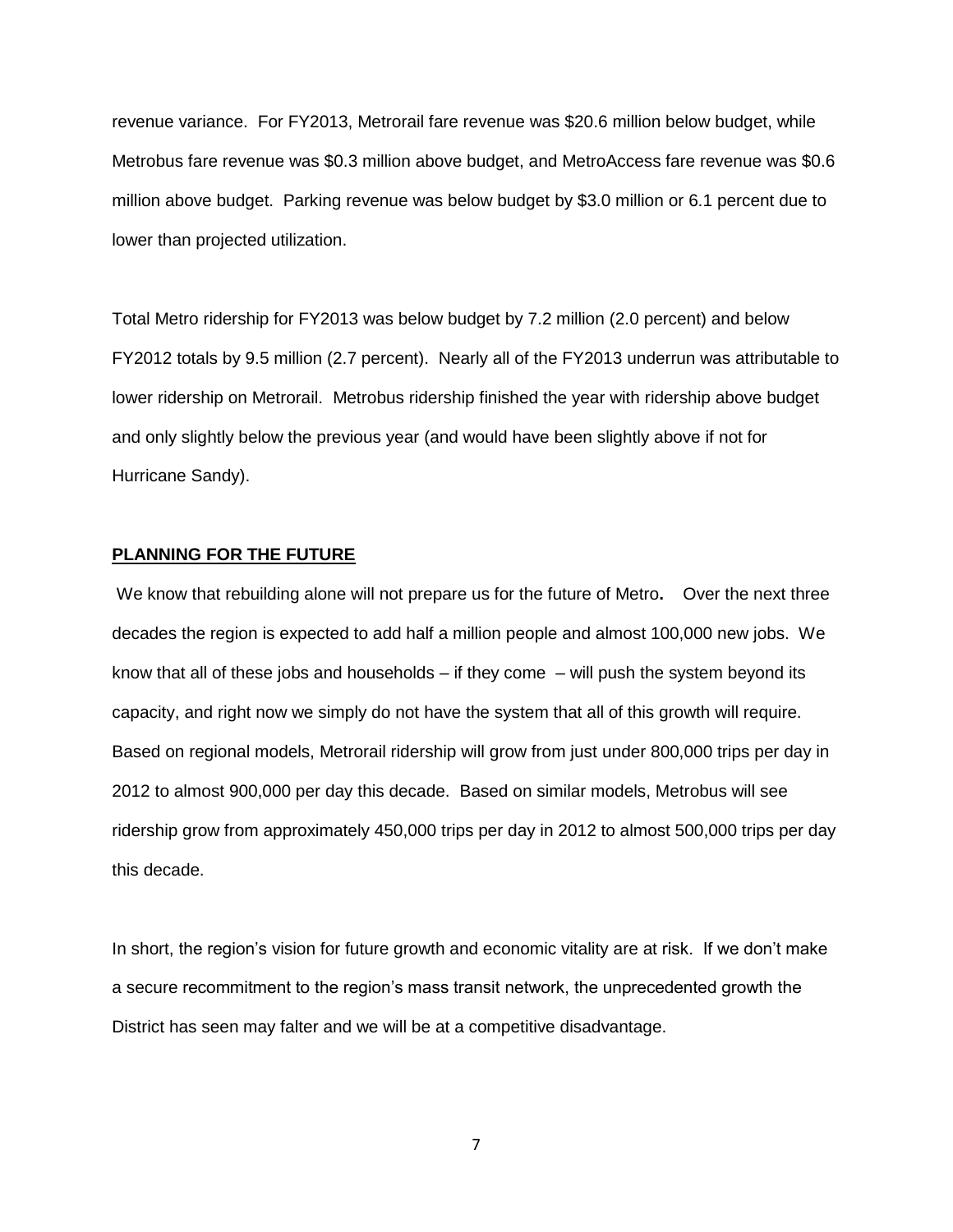That's why the WMATA Board adopted *Momentum –* a strategic plan to continue rebuilding Metro inside and out and also to build a transit system that will keep the region competitive for decades to come.

To prepare for the region's future growth, a \$6.5 billion investment will be necessary, approximately \$6.1 billion more than planned in Metro's current capital budget from FY 2014 - 2019. To support both continued rebuilding and the Metro 2025 program, both federal and regional investment levels must be sustained and an additional \$6.1 billion contribution is vital.

If the current federal investment remains the same, each jurisdiction would need to increase its annual average contribution from an average of about \$120 million in FY2014 to \$170 million in FY2015, \$280 million from FY 2016 through 2020, and \$360 million from 2021 through 2025. I want to once again acknowledge the early support the Council has shown for Momentum through the creation of the Momentum fund in last year's budget.

### **BENEFITS OF MOMENTUM TO THE DISTRICT OF COLUMBIA**

Momentum supports the District of Columbia's vibrant economy and rapidly growing population. Here are a few examples:

- Less congestion on District streets -Metro 2025 will result in 135,000 fewer cars on the roads each day, 59% of which would have created traffic jams and air pollution
- Neighborhood preservation 8 car trains with 35% more capacity can carry 35,000 more passengers per hour in the District
- Downtown vitality more people will be able to access downtown by transit and eliminate need to build 29,000 parking spaces at a cost of \$590 million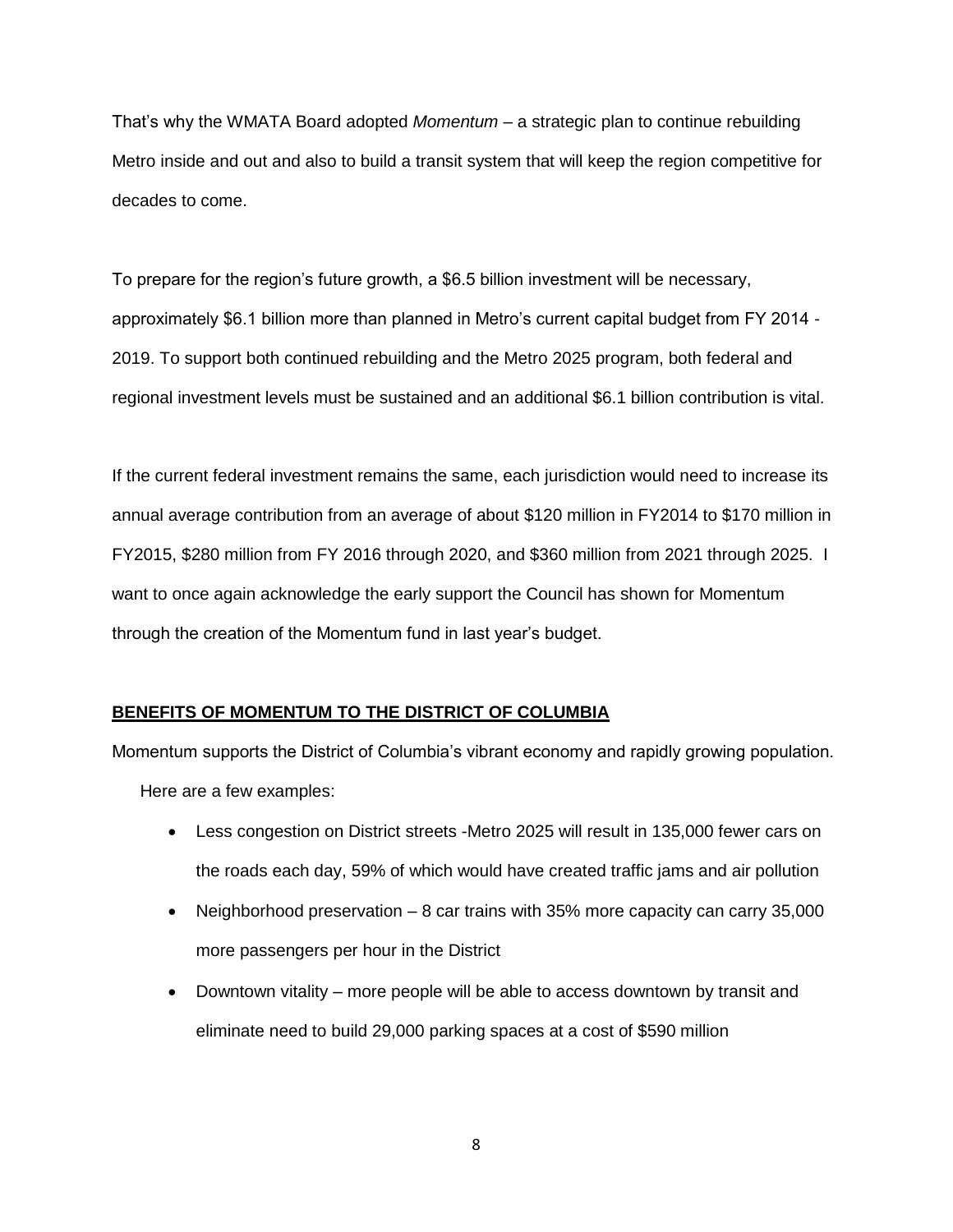- Faster buses District residents, 40% of whom take transit to work today, will enjoy faster bus service
- Savings to District Transit Riders Metro 2025 enables District residents to own 4,600 fewer cars
- Savings to District Drivers District residents who do drive will save over \$10 million per year because of reduced congestion on the roads
- Crowding relief to District Metrorail riders By expanding capacity, Metro 2025 reduces the number of riders experiencing crowded conditions from 26% to 9%
- Economic competitiveness Metro 2025 allows the District to continue to compete for new jobs and residents by offering better transit services.
- DC recognizes \$178 million per year in additional property tax revenues because property within ½ mile of Metrorail is valued at a premium
- Makes Metro more efficient The investments in Momentum will provide more transit service for every dollar invested by the District.

A major component of Metro 2025 is moving to 100% 8-car trains. System wide rail capacity during peak hours would **increase** 35,000/hour with 100% 8-car trains. The decision to invest in 8-car trains needs to be made soon in order for Metro to take advantage of an option to purchase additional 7000 railcars for the longer trains. If the option is not exercised by August of 2015, not only will future cars be more expensive, it will also take an additional five years to procure new cars, which is the typical design and manufacturing cycle for railcars.

The momentum to rebuild, sustain, and grow Metro to support the region requires the support of all stakeholders. Our accomplishments to date, and the ability to continue service the transportation needs of District residents, would not be possible without the steadfast support of